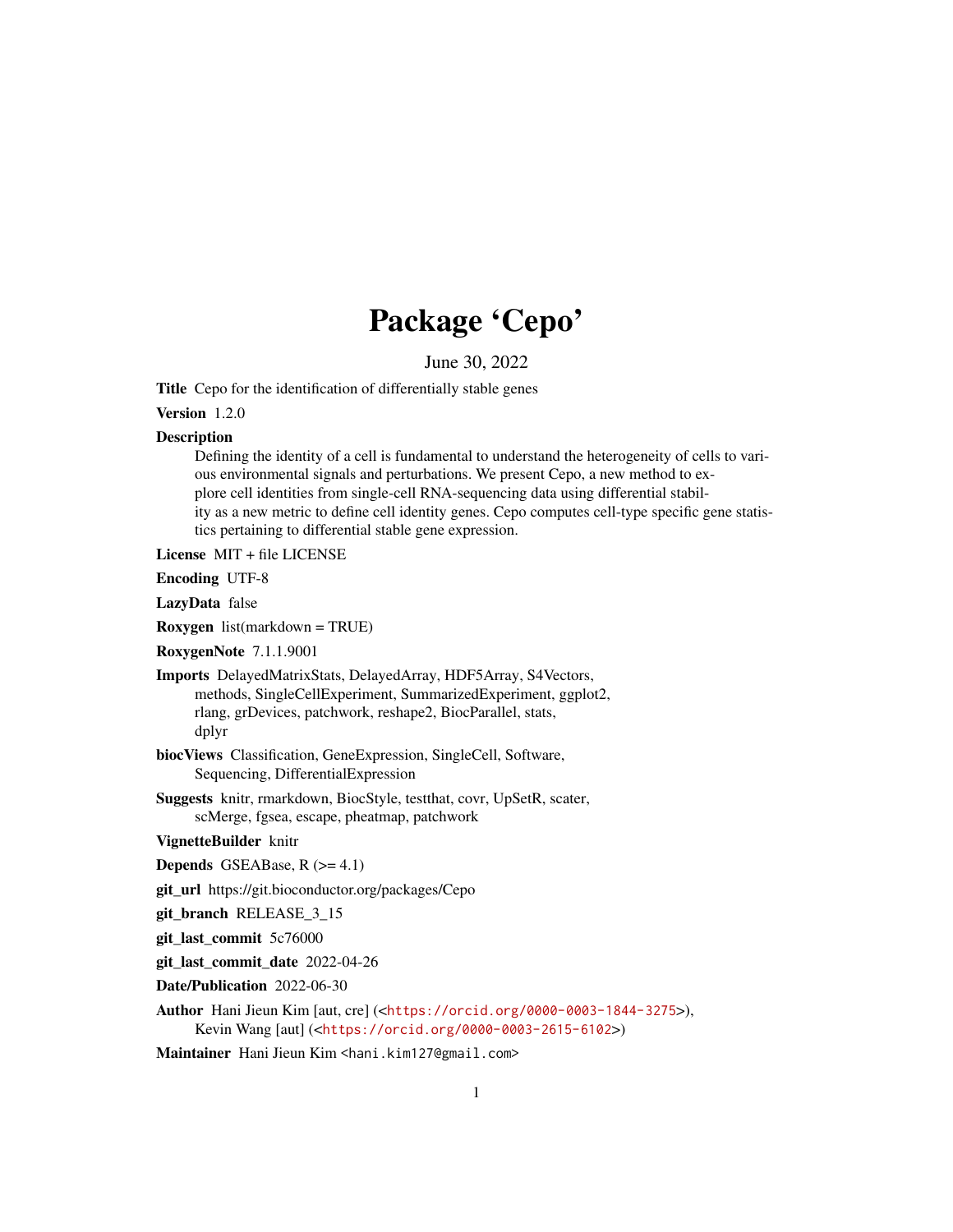### <span id="page-1-0"></span>R topics documented:

| Index | - 8 |
|-------|-----|
|       |     |
|       |     |
|       |     |
|       |     |
|       |     |
|       |     |

cellbench *cellbench*

#### Description

A single-cell RNA-seq dataset adapted from [sc\\_mixology](https://github.com/LuyiTian/sc_mixology)

#### Usage

data(cellbench)

#### Format

An object of SingleCellExperiment class with 895 cells and 2001 genes.

#### Source

https://github.com/LuyiTian/sc\_mixology

Cepo *Computing Cepo cell identity genes*

#### Description

ExprsMat accepts various matrix objects, including DelayedArray and HDF5Array for out-ofmemory computations. See vignette.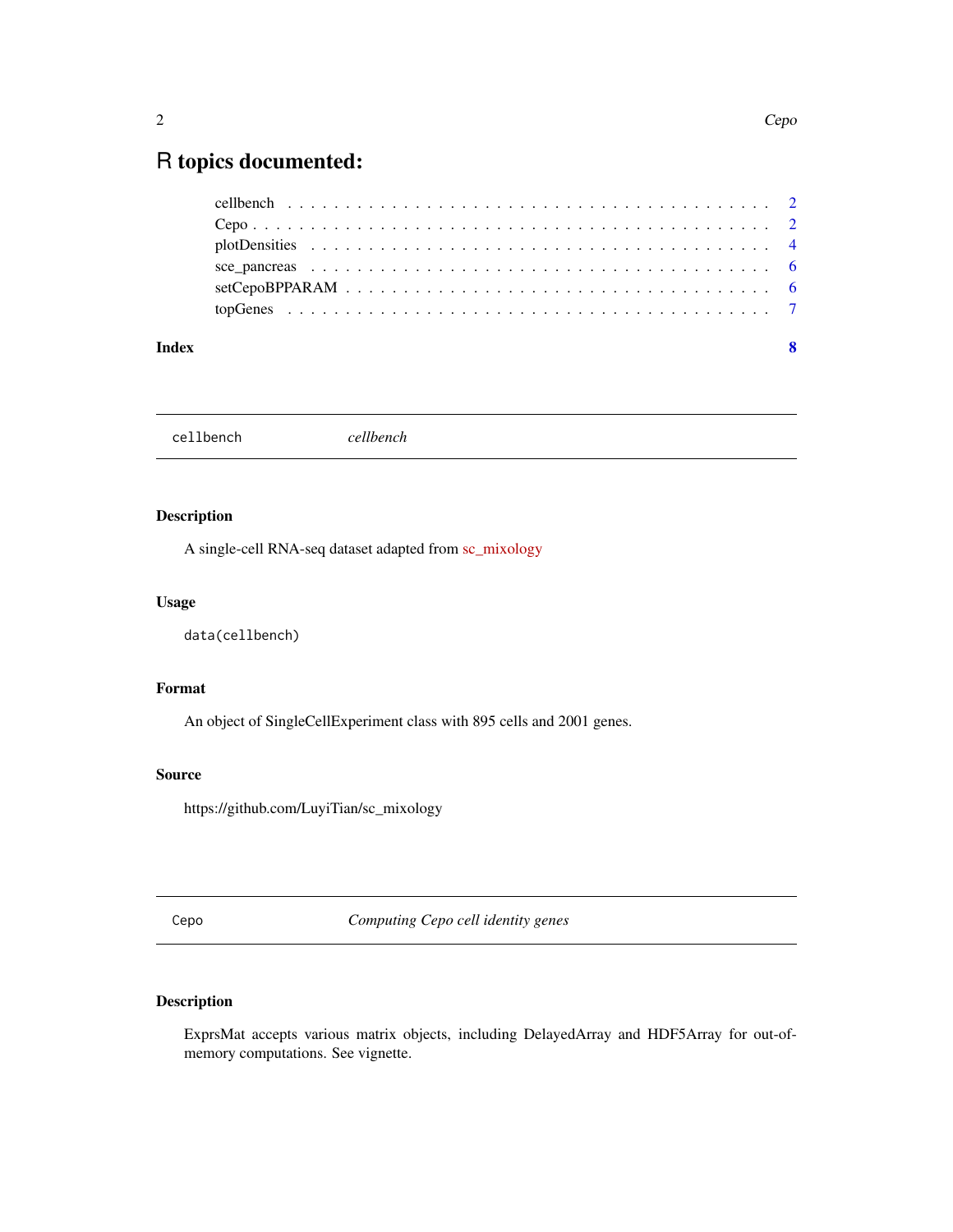$Cepo$  3

#### Usage

```
Cepo(
 exprsMat,
 cellTypes,
 minCells = 20,
 minCelltype = 3,
 exprsPct = NULL,
 prefilter_sd = NULL,
 prefilter_pzero = NULL,
 logfc = NULL,
 computePvalue = NULL,
 computeFastPvalue = TRUE,
 variability = "CV",
 method = "weightedMean",
 weight = c(0.5, 0.5),workers = 1L,
 block = NULL,
  ...
)
```
#### Arguments

| exprsMat          | Expression matrix where columns denote cells and rows denote genes                                                                                                                                        |
|-------------------|-----------------------------------------------------------------------------------------------------------------------------------------------------------------------------------------------------------|
| cellTypes         | Vector of cell type labels                                                                                                                                                                                |
| minCells          | Integer indicating the minimum number of cells required within a cell type                                                                                                                                |
| minCelltype       | Integer indicating the minimum number of cell types required in each batch                                                                                                                                |
| exprsPct          | Percentage of lowly expressed genes to remove. Default to NULL to not remove<br>any genes.                                                                                                                |
| prefilter_sd      | Numeric value indicating threshold relating to standard deviation of genes. Used<br>with prefilter_zeros.                                                                                                 |
| logfc             | Numeric value indicating the threshold of log fold-change to use to filter genes.                                                                                                                         |
| computePvalue     | Whether to compute p-values using bootstrap test. Default to NULL to not make<br>computations. Set this to an integer to set the number of bootstraps needed<br>(recommend to be at least 100).           |
| computeFastPvalue |                                                                                                                                                                                                           |
|                   | Logical vector indicating whether to perform a faster version of p-value calcu-<br>lation. Set to TRUE by default.                                                                                        |
| variability       | A character indicating the stability measure (CV, IQR, MAD, SD). Default is set<br>to CV.                                                                                                                 |
| method            | Character indicating the method for integration the two stability measures. By<br>default this is set to 'weightedMean' with equal weights.                                                               |
| weight            | Vector of two values indicating the weights for each stability measure. By de-<br>fault this value is $c(0.5, 0.5)$ .                                                                                     |
| workers           | Number of cores to use. Default to 1, which invokes BiocParallel:: SerialParam.<br>For workers greater than 1, see the workers argument in BiocParallel:: MulticoreParam<br>and BiocParallel:: SnowParam. |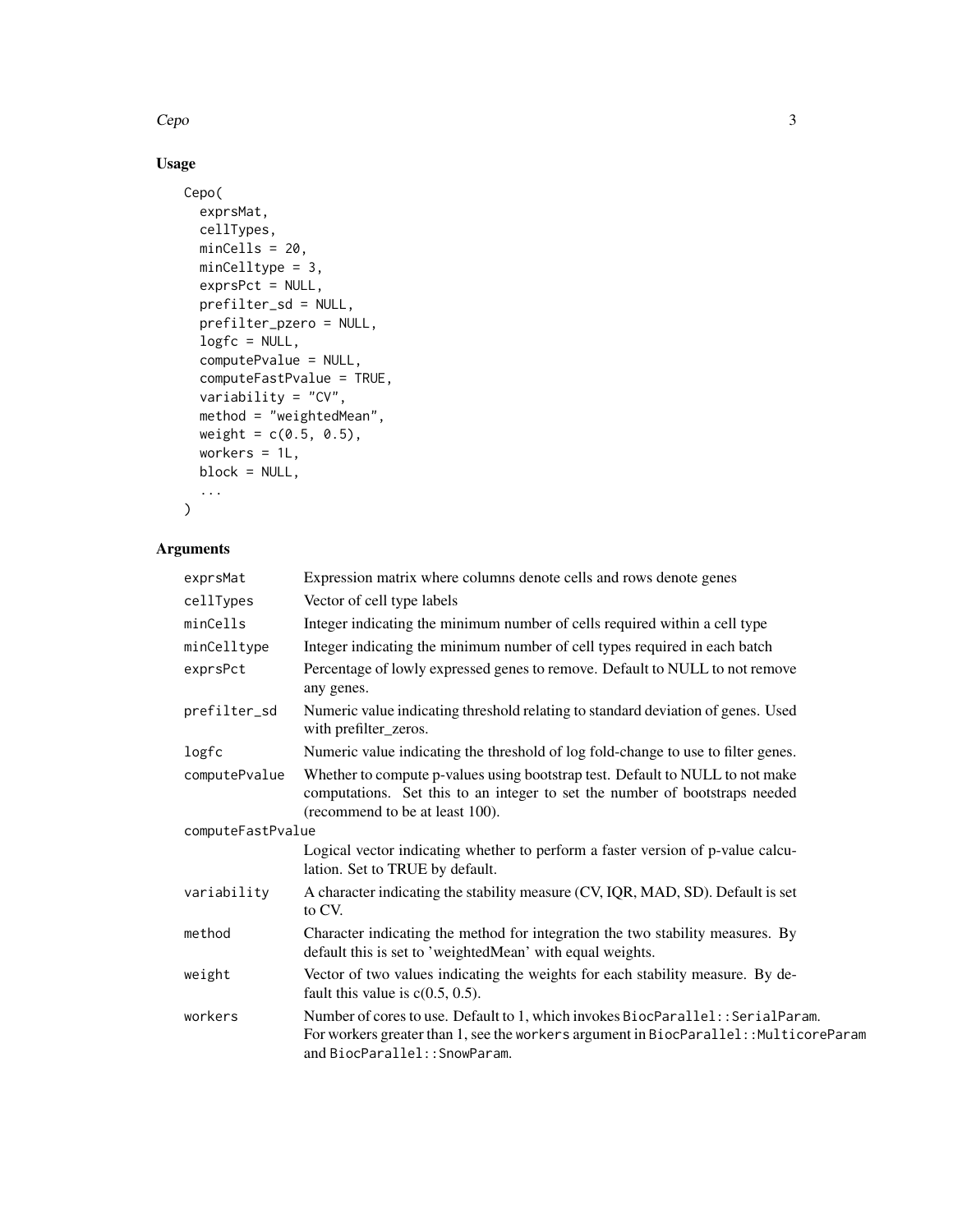<span id="page-3-0"></span>

| block            | Vector of batch labels                                                                     |  |
|------------------|--------------------------------------------------------------------------------------------|--|
| $\cdots$         | Additional arguments passed to BiocParallel:: MulticoreParam and BiocParallel:: SnowParam. |  |
| prefilter_pzeros |                                                                                            |  |
|                  | Numeric value indicating threshold relating to the percentage of zero expression           |  |
|                  | of genes. Used with prefilter_sd.                                                          |  |

#### Value

Returns a list of key genes.

#### Examples

```
library(SingleCellExperiment)
data('cellbench', package = 'Cepo')
cellbench
cepoOutput <- Cepo(logcounts(cellbench), cellbench$celltype)
cepoOutput
```
plotDensities *Plot densities*

#### Description

Plot densities

#### Usage

```
plotDensities(
  x,
  cepoOutput,
 nGenes = 2,
  assay = "logcounts",
  celltypeColumn,
  celltype = NULL,
  genes = NULL,
 plotType = c("histogram", "density"),
 color = NULL
)
```
#### Arguments

| $\mathsf{x}$ | a Summarized Experiment or a Single Cell Experiment object.        |
|--------------|--------------------------------------------------------------------|
| cepo0utput   | an output from Cepo or doLimma/doVoom/doTtest/doWilcoxon functions |
| nGenes       | number of top genes from each celltype to plot. Default to 2.      |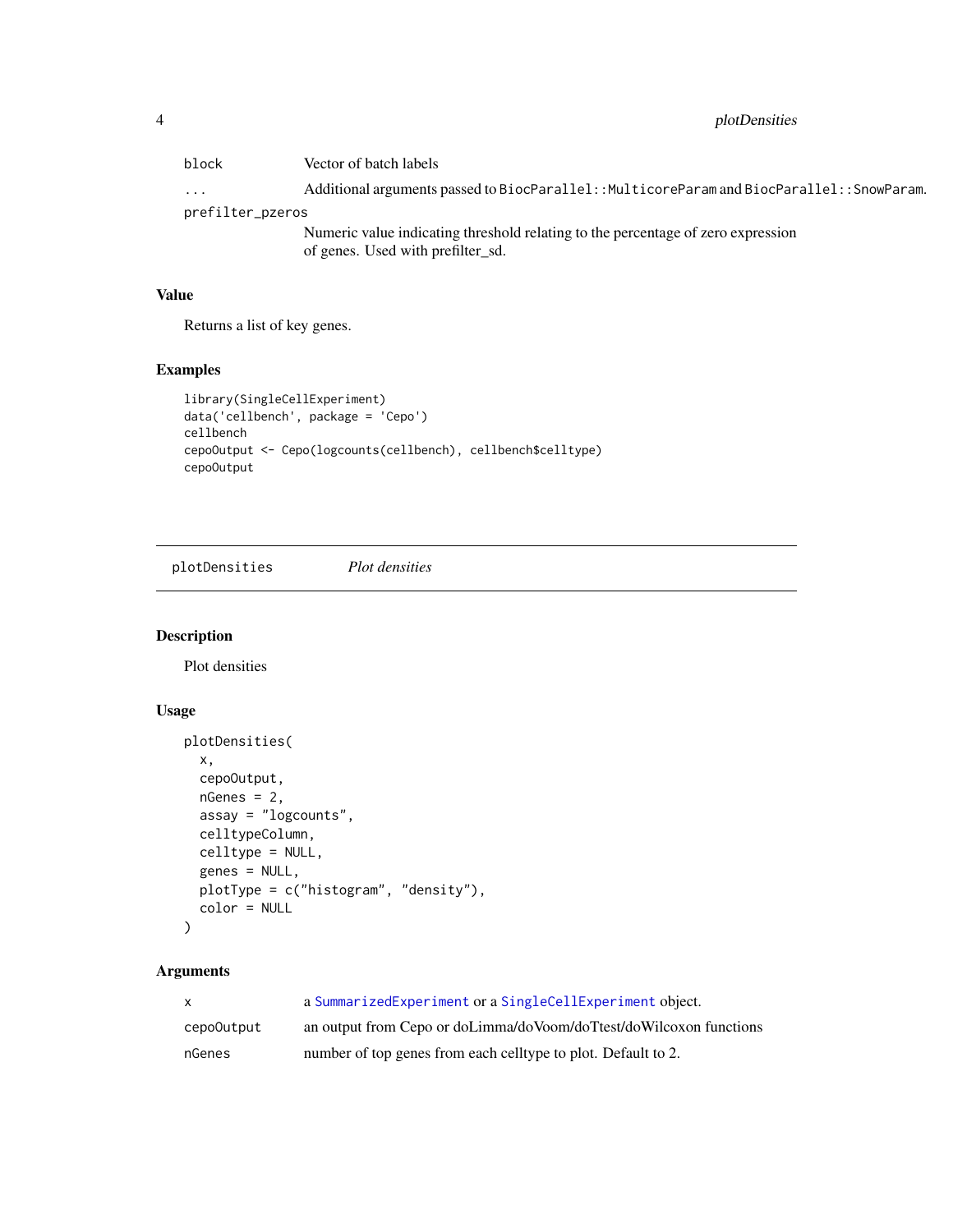#### <span id="page-4-0"></span>plotDensities 5

| assay    | a character ( $\prime$ logcounts' by default), indicating the name of the assays $(x)$ element<br>which stores the expression data (i.e., $assays(x)$ \$name_assays_expression). We<br>strongly encourage using normalized data, such as counts per million (CPM) or<br>$log$ -CPM. |
|----------|-------------------------------------------------------------------------------------------------------------------------------------------------------------------------------------------------------------------------------------------------------------------------------------|
|          | cell type Column a character, indicating the name of the name of the cell type column in the col-<br>$Data(x)$ .                                                                                                                                                                    |
| celltype | a character, indicating the name of the cell type to plot. Default is NULL which<br>selects all celltypes in the cepoOutput.                                                                                                                                                        |
| genes    | a character vector, indicating the name of the genes to plot. Default to NULL,<br>so that 2 top genes from each celltype will be plotted.                                                                                                                                           |
| plotType | Either 'histogram' or 'density'                                                                                                                                                                                                                                                     |
| color    | a named color vector. The names should correspond to the cell type argument<br>above                                                                                                                                                                                                |

#### Value

A [ggplot](#page-0-0) object with cell-type specific densities for a gene.

A [ggplot](#page-0-0) object.

#### Examples

```
library(SingleCellExperiment)
data('cellbench', package = 'Cepo')
cellbench
cepoOutput <- Cepo(logcounts(cellbench), cellbench$celltype)
plotDensities(
 x = cellbench,
 cepoOutput = cepoOutput,
 assay = 'logcounts',
 plotType = 'histogram',
  celltypeColumn = 'celltype'
)
plotDensities(
 x = cellbench,
 cepoOutput = cepoOutput,
  genes = c('PLTP', 'CPT1C', 'MEG3', 'SYCE1', 'MICOS10P3', 'HOXB7'),
 assay = 'logcounts',
  plotType = 'histogram',
  celltypeColumn = 'celltype'
\mathcal{L}
```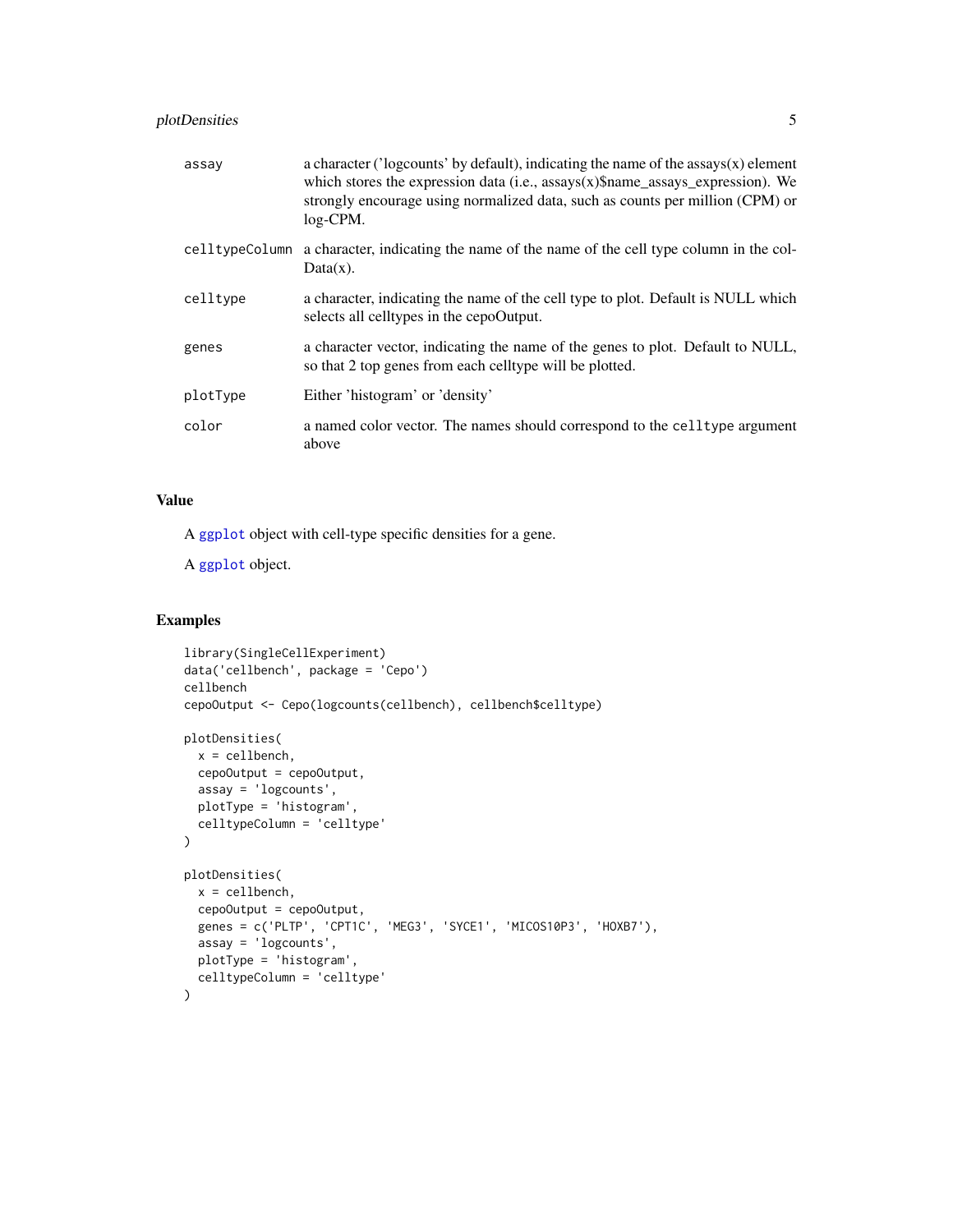<span id="page-5-0"></span>sce\_pancreas *sce\_pancreas*

#### Description

A subsampled single-cell RNA-seq dataset

#### Usage

data(sce\_pancreas)

#### Format

An object of SingleCellExperiment class with 528 cells and 1358 genes.

setCepoBPPARAM *Setting parallel params based on operating platform*

#### Description

Setting parallel params based on operating platform

#### Usage

```
setCepoBPPARAM(workers = 1L, ...)
```
#### Arguments

| workers | Number of cores to use. Default to 1, which invokes BiocParallel: : SerialParam.           |
|---------|--------------------------------------------------------------------------------------------|
|         | For workers greater than 1, see the workers argument in BiocParallel: : MulticoreParam     |
|         | and BiocParallel::SnowParam.                                                               |
| .       | Additional arguments passed to BiocParallel:: MulticoreParam and BiocParallel:: SnowParam. |

#### Value

Parameters for parallel computing depending on OS

#### Examples

```
# system.time(BiocParallel::bplapply(1:3, FUN = function(i){Sys.sleep(i)},
# BPPARAM = setCepoBPPARAM(workers = 1)))
# system.time(BiocParallel::bplapply(1:3, FUN = function(i){Sys.sleep(i)},
# BPPARAM = setCepoBPPARAM(workers = 3)))
```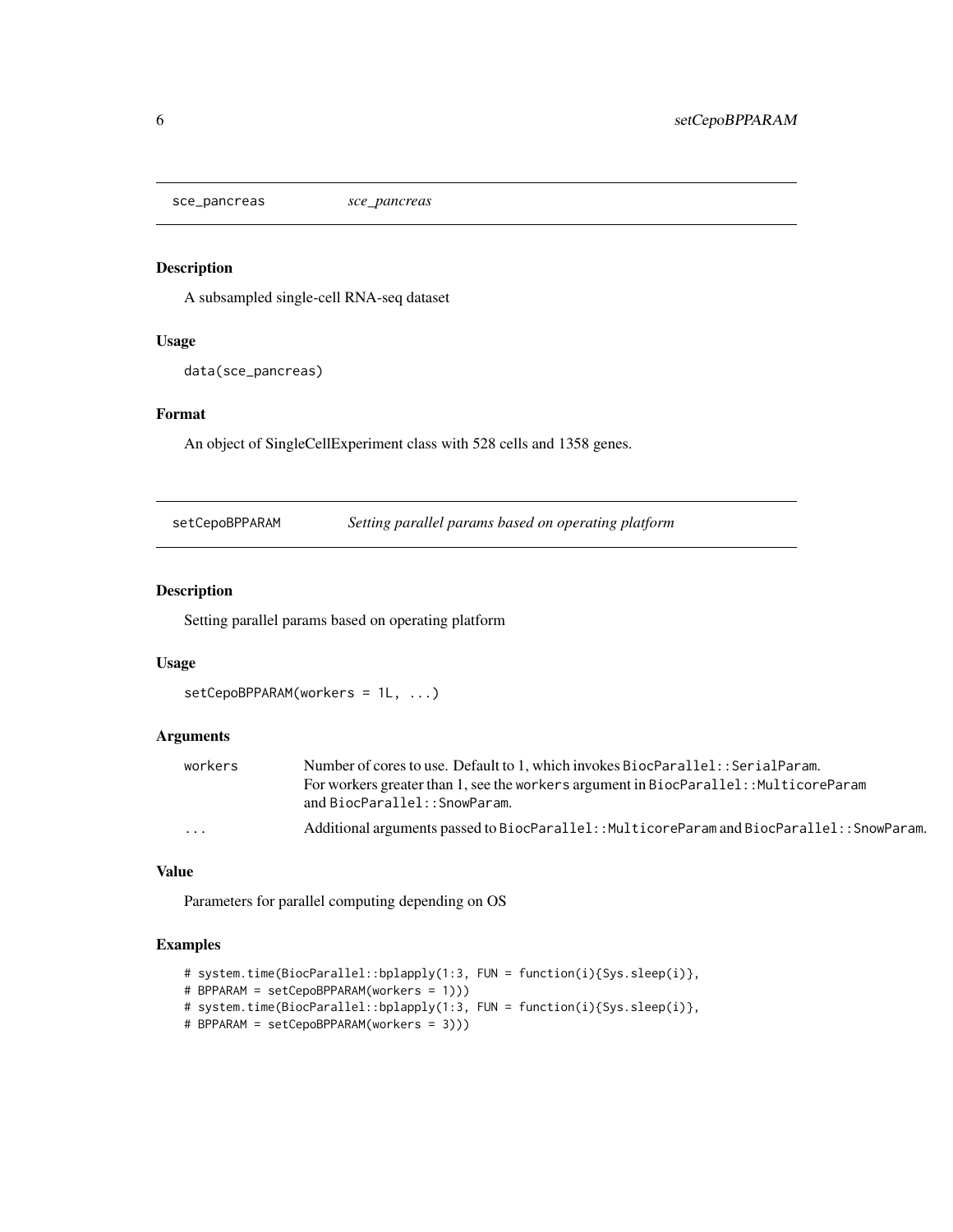<span id="page-6-0"></span>

#### Description

Extract the top genes from the Cepo output

#### Usage

topGenes(object, n = 5, returnValues = FALSE)

#### Arguments

| object       | Output from the Cepo function                                              |
|--------------|----------------------------------------------------------------------------|
|              | Number of top genes to extract                                             |
| returnValues | Whether to return the numeric value associated with the top selected genes |

#### Value

Returns a list of key genes.

#### Examples

```
set.seed(1234)
n <- 50 ## genes, rows
p <- 100 ## cells, cols
exprsMat <- matrix(rpois(n * p, lambda = 5), nrow = n)
rownames(exprsMat) <- paste0('gene', 1:n)
colnames(exprsMat) <- paste0('cell', 1:p)
cellTypes <- sample(letters[1:3], size = p, replace = TRUE)
cepo_output <- Cepo(exprsMat = exprsMat, cellTypes = cellTypes)
cepo_output
topGenes(cepo_output, n = 2)
topGenes(cepo_output, n = 2, returnValues = TRUE)
```